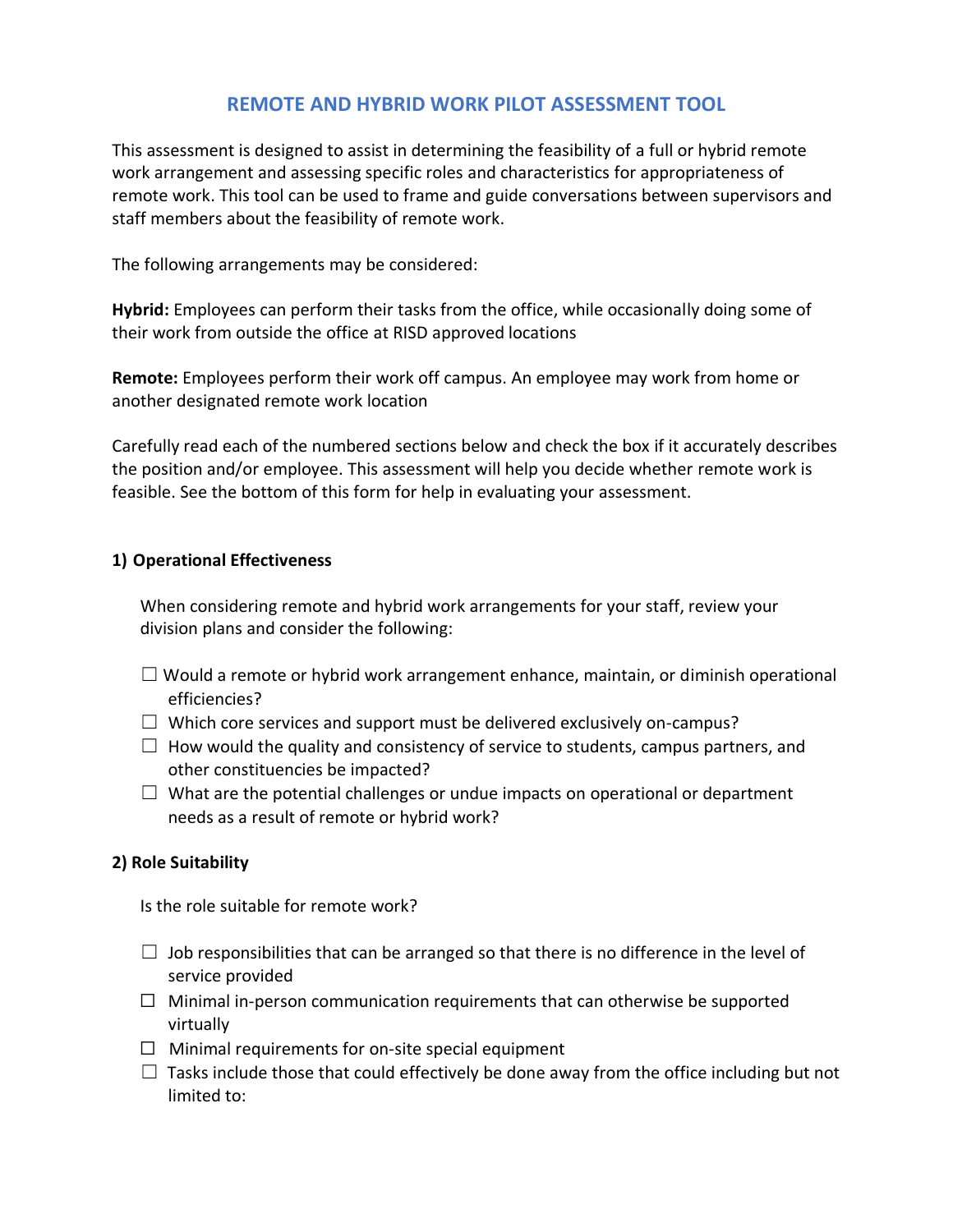Analysis Auditing Budget Reconciliation Reading Record Keeping Report Writing Editing Computer Programming

Research Evaluations Calculating Word Processing Data Entry Graphics Writing

Design Work Project Management **Scheduling** Transaction review and approval

#### **3) Staff Suitability**

Employees poised for success as remote workers are able to develop regular routines, prioritize and set and meet their own deadlines. Consider whether the staff member is selfmotivated, self-disciplined, able to work and solve problems independently, and effectively manage their own time. Also consider if the staff member has successfully worked using video conferencing and virtual tools.

☐ Yes ☐ No

## **4) Team Effectiveness**

- $\Box$  Team members frequently work on detailed and complex projects that require collaboration and partnership
- $\Box$  An employee's work location will not impact team work processes and efficiency
- $\Box$  The team can sustain engagement in a remote or hybrid work environment
- $\Box$  The team possess resiliency to maintain trust and a strong team morale in the face of challenges
- $\Box$  The team supports and embraces a work environment with a combination of on site and remote work arrangements

## **5) Security and Equipment**

Does the employee have the necessary office equipment and software that meet RISD security standards?

☐ Yes ☐ No

## **Evaluation**

Is the remote or hybrid work arrangement suitable?

• Ensure operational effectiveness will not be negatively impacted in considering remote and hybrid work arrangements for your staff